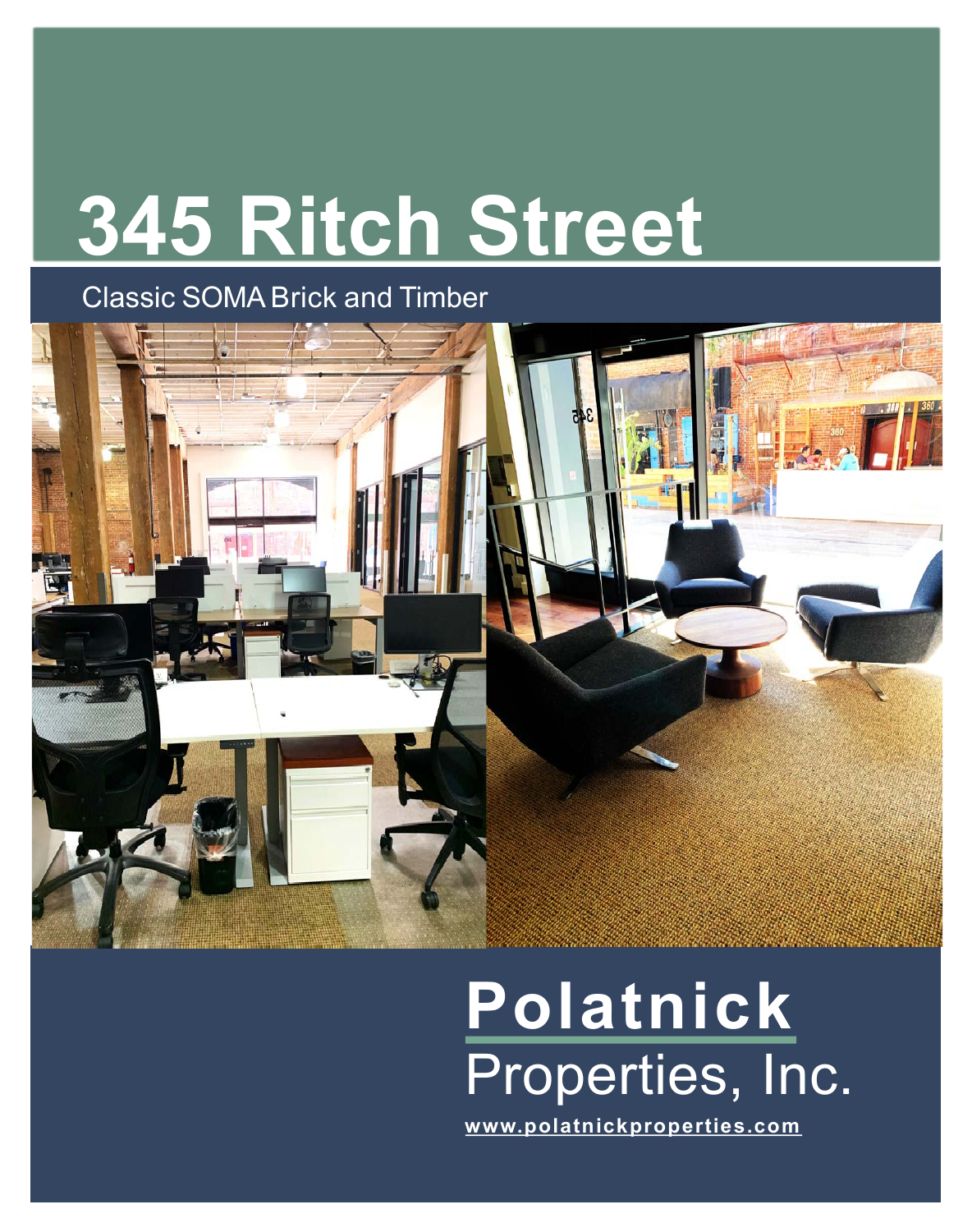### **Space Details 345 Ritch Street**



**Polatnick** Properties, Inc. **[www.polatnickproperties.com](http://www.polatnickproperties.com/)**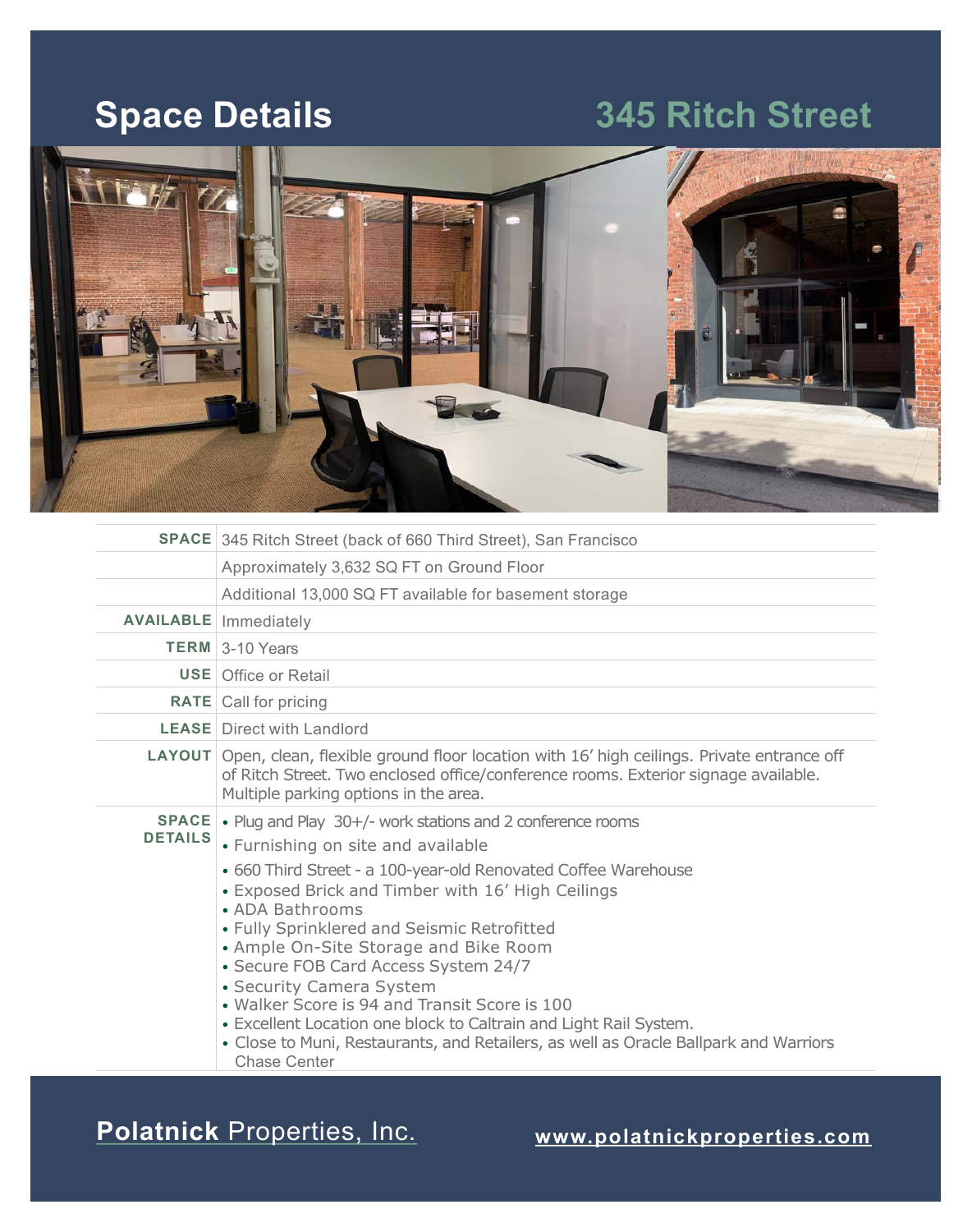### **Floor Plan 345 Ritch Street**

**RITCH STREET**



**Polatnick** Properties, Inc. **[www.polatnickproperties.com](http://www.polatnickproperties.com/)**